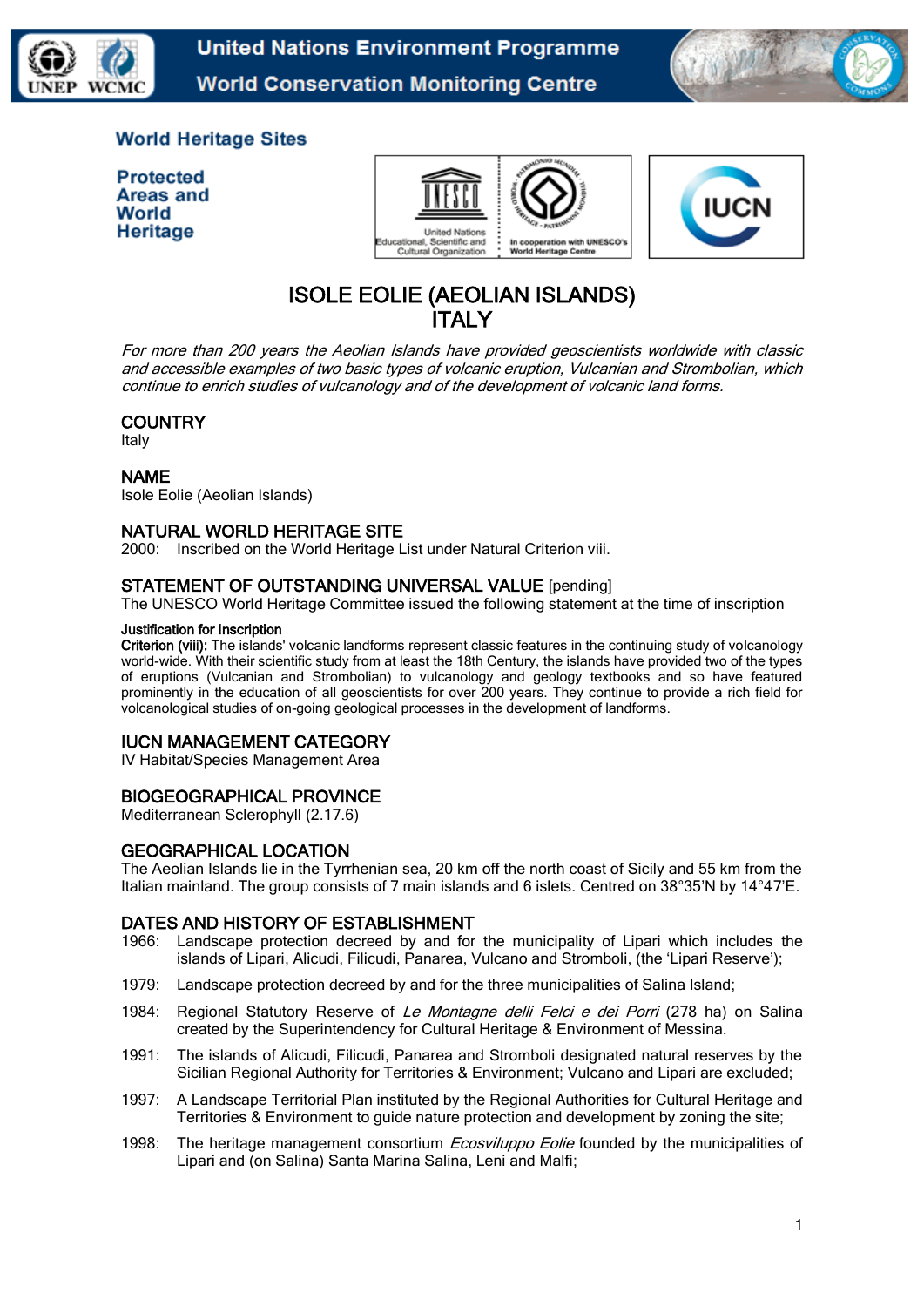- 2001: Territorial Agreement for the Aeolian Islands drawn up to override the Landscape Territorial Plan on mining and construction;
- 2004: The Landscape Territorial Plan finally became legally enforceable though contested by mining interests, which were legally bound to stop mining in 2007;
- 2004; The NGO Legambiente Sicilia presented a draft law for the institution of an Aeolian Islands Vulcanologic and Archaeological Natural Park;
- 2007: The National Park of the Aeolian Islands established. Pumice mining prohibited under National Law 354/1991 and new protected area boundaries drawn up for Lipari Island, excluding pumice quarries.

#### LAND TENURE

The islands lie in the Sicilian province of Messina. Most land is in private ownership with some regional and state ownership of protected lands. The site was administered through the Regional Authorities for Cultural Heritage and for Territories & Environment. But from 2007 the National Park of the Aeolian Islands became the effective management authority.

## AREA

The total area of the Aeolian Islands is 1,216ha, (Nomination, 1998). Giunta\* (2005) gives 1,160 ha.

| Lipari:    | 376 ha           | Filicudi: | 120 ha (95 ha)* |
|------------|------------------|-----------|-----------------|
| Salina:    | 268 ha           | Alicudi:  | 52 ha           |
| Vulcano:   | $210$ ha         | Panarea:  | 34 ha           |
| Stromboli: | 150 ha (126 ha)* |           |                 |

## **ALTITUDE**

Sea level to 962m (Fossa delli Felci, Salina).

## PHYSICAL FEATURES

The Aeolian archipelago (also known as the Lipari Islands) lies in the Tyrrhenian sea between Italy and Sicily northwest of the Straits of Messina. It extends 85 km north-south and 55 km east-west and consists of seven main islands, all steep-sided volcanoes either active or dormant - Lipari, Salina, Vulcano, Stromboli, Filicudi, Alicudi and Panarea with its five offshore islets - Basiluzzo, Dattilo, Bottaro, Lisca Nera, Lisca Bianca. The island of Salina appears rather greener than the others. The volcanic chain was formed approximately a million years ago during the subduction of the African plate under Italy and never seems to have been part of the mainland: it is separated from Sicily by a trough 200m deep. The islands are the location of two of the six classic types of eruption: Strombolian and Vulcanian, which behave in different ways: Stromboli with continuous regular spurts of lapilli, bombs and blazing gas, and Vulcano with explosions of greater violence at longer intervals projecting a high cloud of ash. Both remain a risk: though Vulcano last erupted in 1888-90, Stromboli is in a permanent state of low level eruption and in 2002, 2004 and 2007 erupted with greater force, causing local tsunamis. Though only 926m above sea level, it rises some 2,000m from the sea floor. Seismic activity also occurs in the north of Salina island at Pollara and Malfa, on Alicudi and Filicudi islands and at Vulcanello on Vulcano. A geothermal field underlies the group and there are fumaroles and hot springs, particularly on Vulcano island. The volcanic soils are fertile but often on steeply sloping ground.

## CLIMATE

The climate is Mediterranean, moderated by the sea. The average annual rainfall varies from 600- 700mm and the average annual temperature varies between 14-18°C.

## **VEGETATION**

The terrain provides a variety of microclimates that host many species found on mainland Italy and Sicily. Most areas are dominated by a man-modified landscape of former vine and olive orchards and xeric grassland. The many abandoned terraces are reverting to Mediterranean maquis and the vegetation is dominated by plants typical of this vegetation. 900 species are recorded, including 33 endemics, among them Silene hicesiae (CR), Cytiscus aeolicus, Daucus foliosus, Anthemis aeolicus and Centaurea aetolica and three other rarities: Bassia saxicola, Dianthus rupicola and Ophrys lunurata (Pasta, 1998). The island richest in species is Panarea, the smallest and probably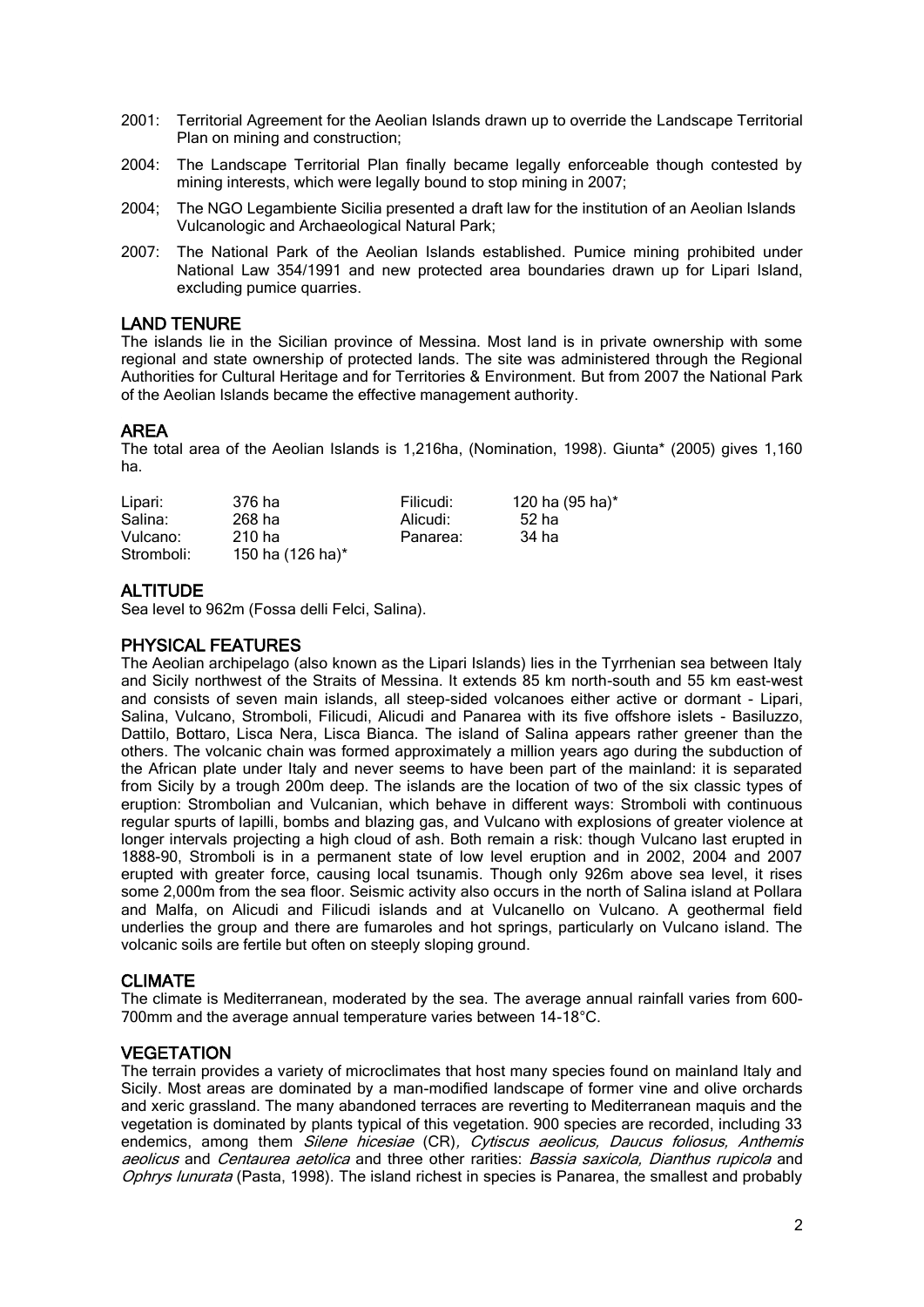the least exploited in the past. The now depleted climax woodland was formed by two plant communities: Oleo-Euphorbietum dendroidis and Erico arboreae-Quercetum ilicis or Ericoarboreae-Quercetum virgilianae. The holm oak Quercus ilex, Quercus virgiliana, sweet chestnut Castanea sativa and European fan palm Chamaerops humilis occur sparsely. In the past Aleppo pine *Pinus halepensis* and maritime pine *Pinus pinaster* grew naturally but are now found only in plantations with alien species such as *Eucalypus, Acacia* and *Alnus*.

## FAUNA

The most interesting characteristic of the Aeolian fauna is the presence of continental European species at the southern limit of their distribution. 74 species endemic or sub-endemic to Italy are listed, 31 are local to the Aeolian islands and several are confined to a single island. Mammals include one endemic sub-species of garden dormouse *Eliomys quercinus liparensis* and seven species of bats. Seven reptile species are present, including the recently described Aeolian wall lizard Podarcis raffonei (CR) in four sub-species, two sub-species of the Italian wall lizard Podarcis siculus, and Hermann's tortoise Testudo hermanni. The invertebrate fauna is relatively well known. Over 40 birds are recorded, 10 breeding species on the islands are recorded in the Red List for Sicily: Cory's shearwater Calonectris diomedea, Mediterranean shearwater Puffinus yelkouan, European storm petrel Hydrobates pelagicus, Eleanora's falcon Falco eleonorae, lesser kestrel F. naumanni (VU), peregrine F. peregrinus, woodchat shrike Lanius senator, Eurasian roller Coracius garrulus, pallid swift Apus pallidus and Dartford warbler Sylvia undulata. Migratory species include Eurasian crane Grus grus, grey heron Ardea cinerea, pelican Pelecanus spp. and geese Anser spp.

## CONSERVATION VALUE

The Aeolian islands are internationally known for their volcanic geodynamism. They also have noteworthy archaeological, ethno-anthropological and natural features The Park lies within a Conservation International-designated Conservation Hotspot and a WWF marine and freshwater Global 200 Eco-regions.

#### CULTURAL HERITAGE

Archaeological remains reveal a Neolithic trade in obsidian. There is a Bronze Age necropolis (Aeolus was supposed a late king of this period or a founding ruler of the Aeolians). And different layers reveal subsequent occupations by Greeks, Phoenicians, Romans, Arabs, Normans and Spanish who built the castle of Lipari in the 16th century. The islands were terraced for the cultivation of wheat and olives but the people were very poor and these were abandoned, especially in the late 19th and early 20th centuries when there was large-scale emigration mainly to the Americas. The traditional ancient industry was pumice mining.

## LOCAL HUMAN POPULATION

There are several settlements of which the municipality of Lipari which includes all the other islands except Salina, is the largest with a population of 11,000. Salina has three communes: Santa Marina Salina, Malfa and Leni with total population of 4,000. The property itself has few inhabitants owing to the steepness of the slopes and risk of volcanic activity.

#### VISITORS AND VISITOR FACILITIES

In 1999 there were 200,000 visitors to the islands per year which the municipality would like to increase by the construction of a cruise liner port and luxury hotels in Lipari town. There is a visitors' centre and an excellent Vulcanological Museum in Lipari Castle but there are no signs, maps or brochures to inform a public unaware of the benefits of World Heritage status.

## SCIENTIFIC RESEARCH AND FACILITIES

The islands have been well studied, documented and monitored since the 18th century and are the locus classicus for Vulcanian and Strombolian types of eruption. The easily accessible occurrence within a small area of so many volcanic processes and landforms, even to sea cliffs that reveal sections through the islands' volcanic history, provides a natural vulcanological museum and study site. The group has been famous in geoscience education for over 200 years and continues to provide a rich field for vulcanological studies and related geomorphology. Eruptions are monitored on Vulcano island by the Ministry of Civilian Protection. The flora was first scientifically studied in 1828 and again from 1888-1909. The avifauna has been sporadically studied during the last 150 years. Lipari Castle is the headquarters of the Eolian Museum which contains excellent archaeological and vulcanological collections. A Provincial Scientific Council advises on the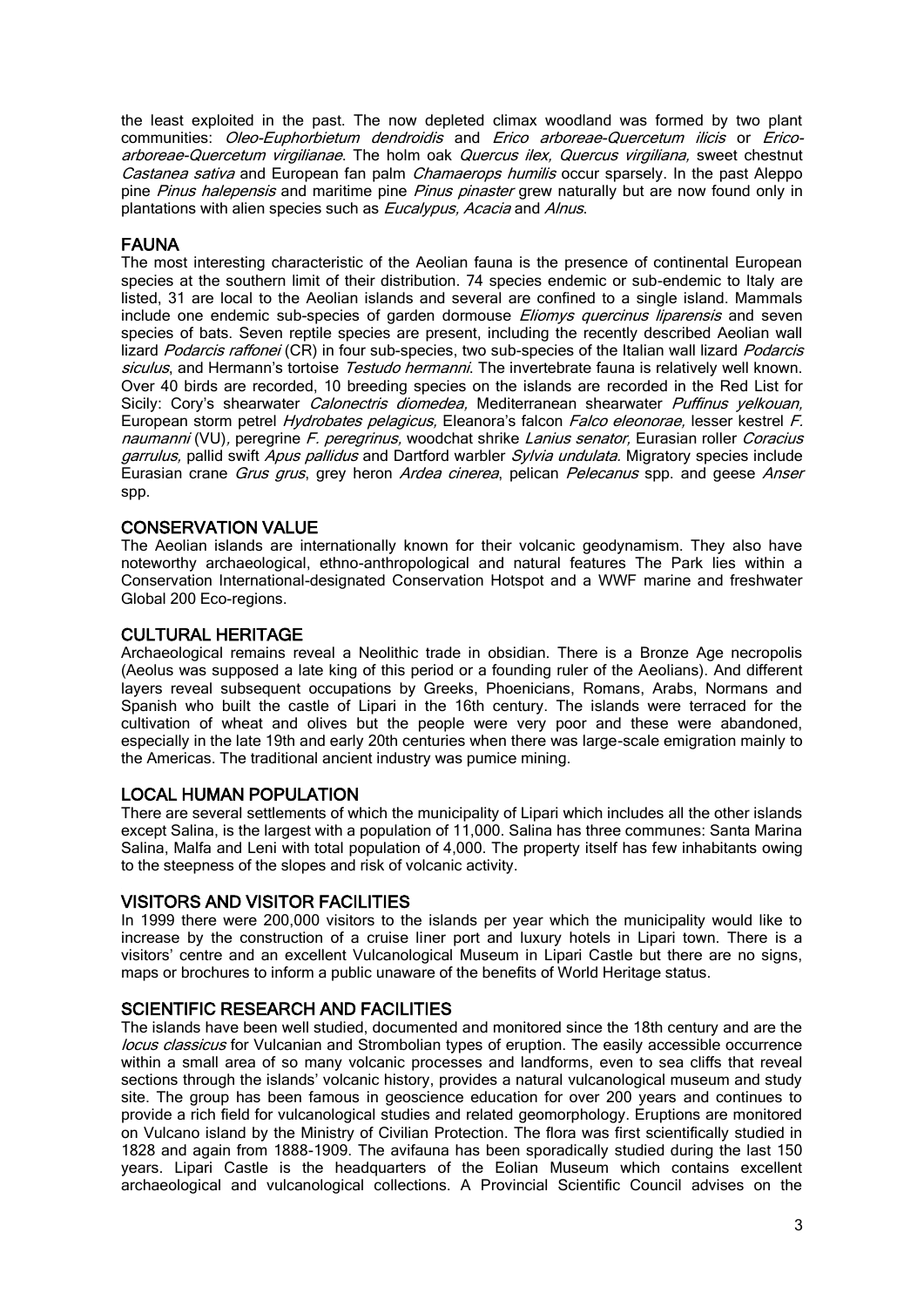Reserves and World Heritage site though the ordering of research projects remains ad hoc (UNESCO, 2007). A huge body of scientific observations exists, and many scientific papers have been published on aspects of the islands.

#### MANAGEMENT

The site is managed under the overlapping authorities of national, regional, provincial and municipal jurisdictions, making the creation of an integrated management structure difficult. There are some 20 governmental and non-governmental stakeholders concerned with the management and planning for aspects of the islands. Their coordination is complicated whenever conservation is seen to conflict with the local economy which still seen to depend partly on pumice-mining and would welcome more tourism. The Regional Authority for Cultural and Environmental Heritage has co-operated with the Regional Authority for Territories & Environment in environmental impact assessment and the production of a Landscape Territorial Plan which is designed to guide protection of the natural and cultural environments and, more controversially, to control developments by zoning the site. The site on Lipari is zoned between Zone A nature reserves in areas of greatest scientific importance, and Zone B surrounding natural areas. Zone C areas are undesignated buffer zones. However, the site's boundaries are fragmented and convoluted and mines encroach on it.

Each island is involved in environmental issues through a regional or territorial environmental council but Vulcano and Lipari have no legally defined reserves and on both, there is some urban and suburban development in the A and B zoned areas. Several features have been monitored to assess the state of conservation: volcanic activity, erosion control, urbanisation by local communes and tourism, particularly high season vehicle traffic in the historical centre of Lipari. The work is done by staff from local universities and the Regional Tourism Authority. In 2007 the four municipalities drew up a new plan for urban development. However, no integrated management plan was approved and no protection assured for several threatened species (UNESCO, 2007). By 2010 an exhaustive report on the state of conservation, and preparations for a management plan had been submitted though detailed operational plans were still lacking. The report indicated that the National Park of the Aeolian Islands, established in 2007, will now be the effective management authority for the site, a change which has made it possible for the state to channel regional funds to the property (UNESCO, 2010).

#### MANAGEMENT CONSTRAINTS

The islands are in places scarred by quarries and waste dumps, eroded cliffs and unsightly new housing. Pumice mining was made officially illegal in mid 2007, quarries on the site were closed down, resumption of quarrying prohibited and the removal of stockpiles mandated under National Law 394/1991. But in 2007 it continued with the permission of the Mining Authority of Catania in the PUMEX site on Lipari in the form of 'removal of stored material' employing 40 men next to and even within the property. An ecological assessment is required by the Sicilian regional industry authority before effective removal and restoration by the municipality can begin (UNESCO, 2010). Meanwhile, tourism has become the dominant industry. This has led to the abandonment of local farming and changes in the landscape: terraces originally built for olives have disappeared on Lipari and Vulcano, though not on Salina, Stromboli, Filicudi or Alicudi (which had respectively 800 goats and 90 goats in 2007). Proposals for large hotels and an airport have been rejected but the Port of Lipari which is under municipal control and outside the jurisdiction of the Landscape Territorial Plan, is to be expanded to take large cruise ships, and increased numbers of tourists (UNESCO, 2007).

#### **STAFF**

In 1999 there was no reserve staff on any of the island nature reserves, and no administration on Alicudi or Filicudi. The mountain reserve on Salina had a small staff from the Regional Forestry service. Rehabilitation of mine sites is the responsibility of the Regional Authority for Industry.

#### BUDGET

State, regional and EU funds for protection and specific projects have been channelled through the Regional Authority for Territories & Environment and funding for cultural monuments through the Messina Superintendency for Cultural Heritage & Environment. Since 1999, €150,000 (US\$165,000) has been paid for unaccepted management plans, and in 2006 €250,000 (US\$300,000) was granted towards production of a new draft management plan to the Regional Authority for Territories & Environment through the Regional Authority for Cultural and